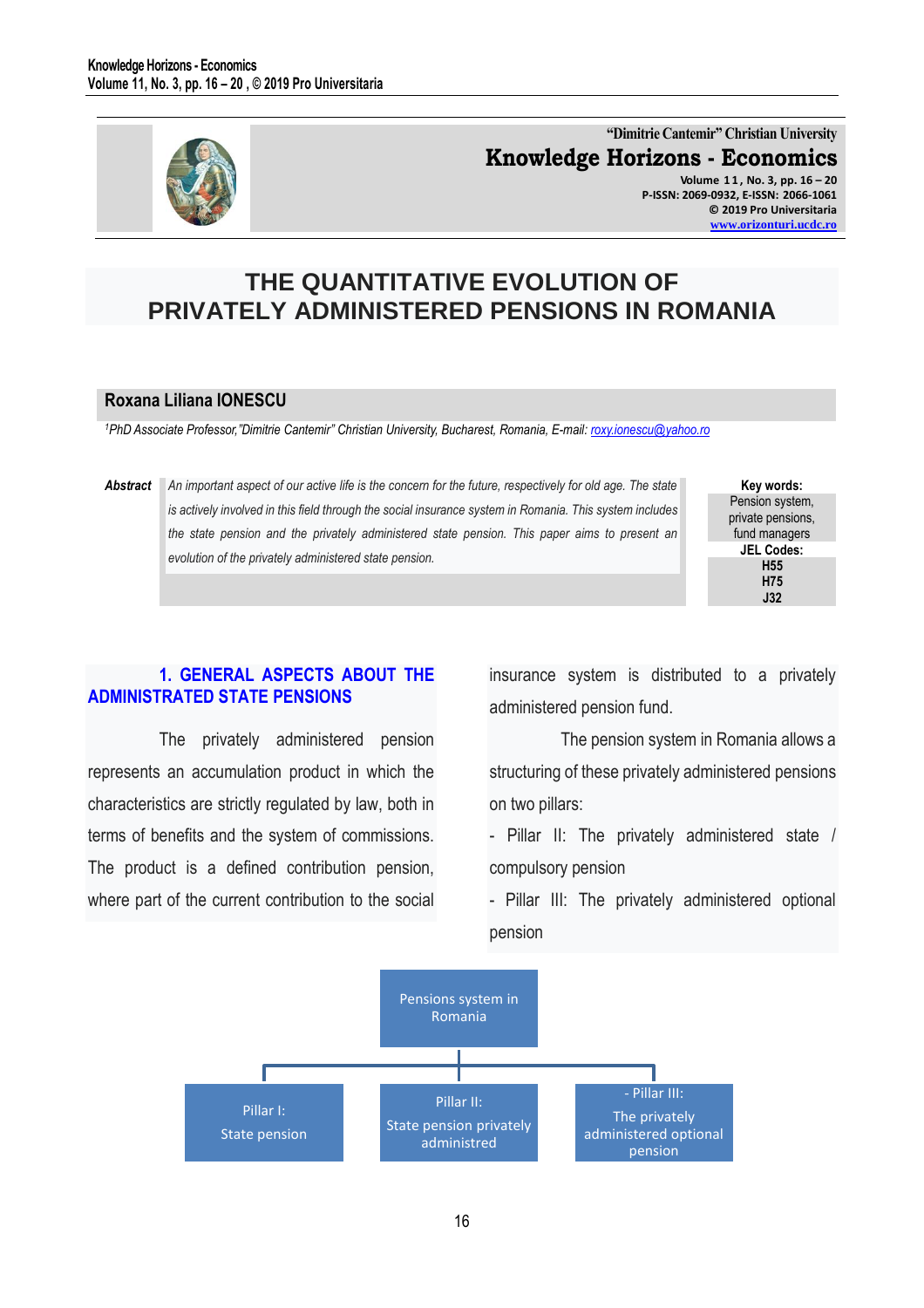The private pension system in Romania has multiple security elements, to protect the savings of the participants in the private pension funds:

- the existence of the Commission of Supervision of the Private Pension System (CSSPP) that supervises and controls the fund managers;

- creation of separate assets for the administrator and for the private pension fund;

- the legal provision by which a pension fund cannot go bankrupt;

- the establishment by the ASF (Financial Supervisory Authority) of strict procedures for supervision and administration;

- setting up of deposit banks and their involvement in the pension system;

- existence of financial auditors for pension funds and for the administrator;

- establishing by each administrator of guarantees of net contributions, technical provisions, minimum social capital for entering the market;

- quarterly determination of the minimum rate of return;

- the obligation of prudent actuarial calculations and periodic reporting to the ASF;

- setting up the Guarantee Fund from the private pension system.

## **2. THE PRIVATELY ADMINISTERED STATE / COMPULSORY PENSION (PILLAR II)**

Law 411/2004 regulates the establishment, organization and functioning of the system of privately administered pension funds, the organization and functioning of administrators of

privately administered pension funds, as well as the coordination of the activity of other entities involved in this field of private, distinct, and supplementing the pension granted by the system. public, based on the collection and investment, in the interests of the participants of a part of the individual social insurance contribution.

In Romania, this term of privately administered pension was introduced, in 2007, this being recommended by the World Bank and the European Union supervised. In addition to the public pension system, this being called pillar I, mandatory private pension funds were added, being called pillar II, and also optional pension funds, having the name of pillar III, were added.

For a better knowledge of the privately administered pension system, it will be presented in detail on each of the two components.

Privately administered pensions (Pillar II) are characterized by directing a share of the personal contribution of social insurance, paid monthly in the public system, to privately administered pension funds. Contributions are paid for the entire period in which the person is a taxpayer in the public pension system.

Adhering to the privately administered pension system is mandatory for employees up to 35 years old and optional for those between 35 and 45 years old.

The institution of supervision and control of the privately administered pension system is the Commission of Supervision of the Private Pension System (CSSPP). It authorizes each pension fund constituted by civil society. If it finds that the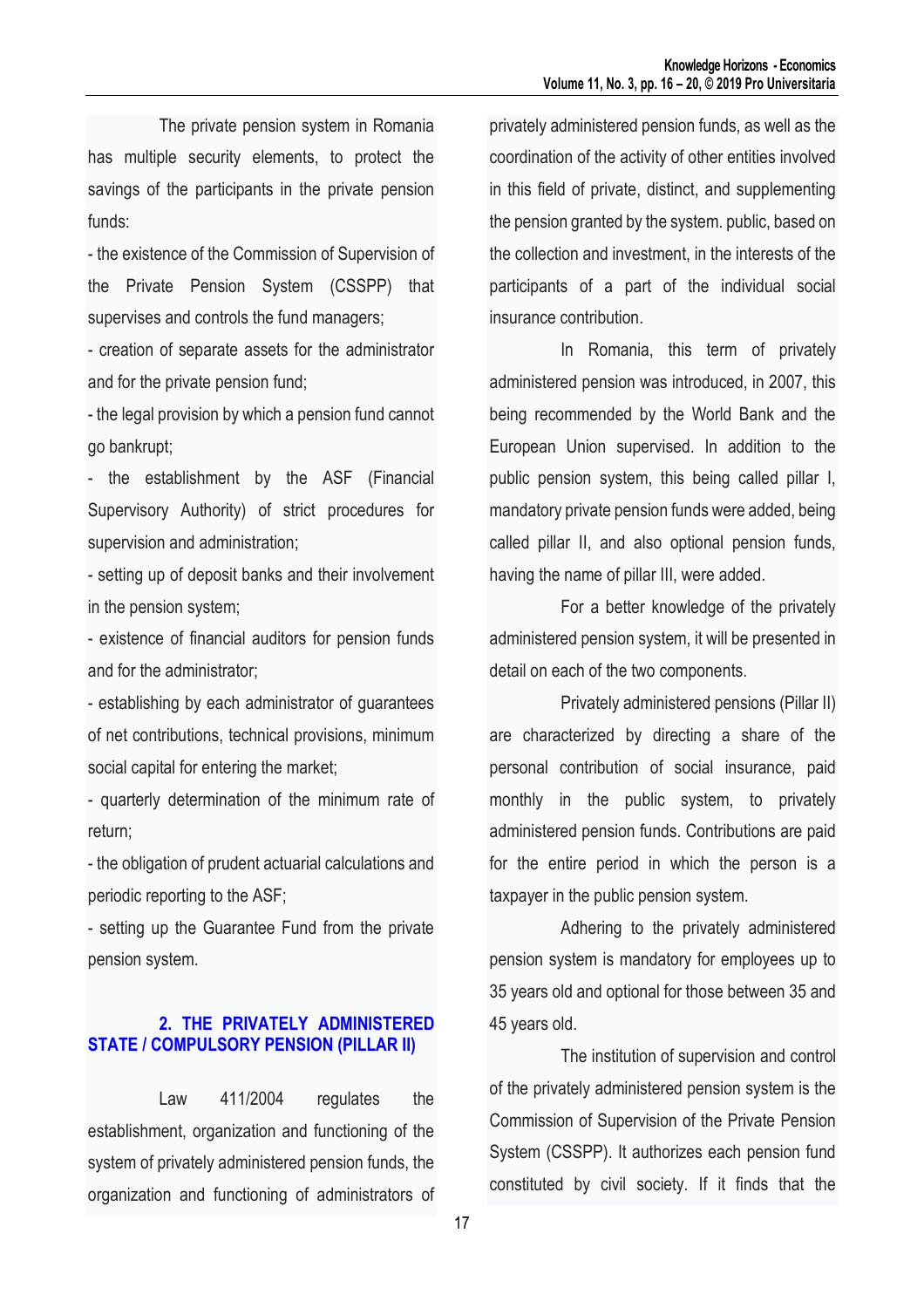minimum number of participants (50,000) decreases during a quarter, the CSSPP withdraws the authorization of the pension fund.

The funds constituted by the administrators of privately administered pension funds are invested by them and are capitalized, each participant having the record of the contributions in an individual account because the contributions are nominal and become the property of the participant, as soon as they are transferred to the personal account of the pension fund.

After choosing a pension fund, the transfer between the funds is allowed, but a person cannot participate at the same time in several privately managed pension funds.

Monthly contributions are withheld by the employer and are exempt from paying income tax. The annual contributions applicable to the monthly gross wage income increased gradually and were: 2% in 2008, 2% in 2009, 2.5% in 2010, 3% in 2011, 5% in 2015, 3.5% in 2012 , 4% in 2013, 4.5% in 2014, 5% in 2015, 5.10% in 2016, 5.10% in 2017, 3.75% in 2018 reaching 3.75% in 2019.

The pensionable age is the standard retirement age of the public pension system, when the participant has the right to use the personal asset to collect the private pension, to receive the private pension in the form of a single payment or to continue to benefit from managing the account assets.

In the case of the participant's death, the amount from the personal fund is inherited.

If a person contributing to a compulsory private pension fund wants to find out how much money they have saved in their personal account, they can find this information if they access the fund manager's website. In Romania, at present there are seven administrators of the pillar II pension funds (compared to 18 existing at the time of launch):

1. Aegon pensions - company for the administration of private pension funds S.A.

2. Allianz-tiririac private pensions private pension fund administration company S.A.

3. BCR pensions, company for the administration of private pension funds S.A.

4. BRD company for the administration of private pension funds S.A.

5. General management company for private pension funds S.A.

6. Metropolitan life management company of a privately administered pension fund S.A.

7. NN pensions management company of a privately administered pension fund S.A.

Usually, the administrators inform the clients, by a letter sent annually about the amount accumulated in the account of each participant at the end of the previous year.

The mandatory private pension funds (Pillar II) reached, in the first semester of 2019, a total number of participants of over 7.1 million Romanians. The net assets (contributions transferred - 37 billion lei and net gains from investments - 6.7 billion lei) were 43.7 billion lei.

According to APARP, the total return achieved by all Pillar II funds from the beginning (May 20, 2008) to the end of 2018 was 127.1%, ie an average annualized yield of 8.03% for the entire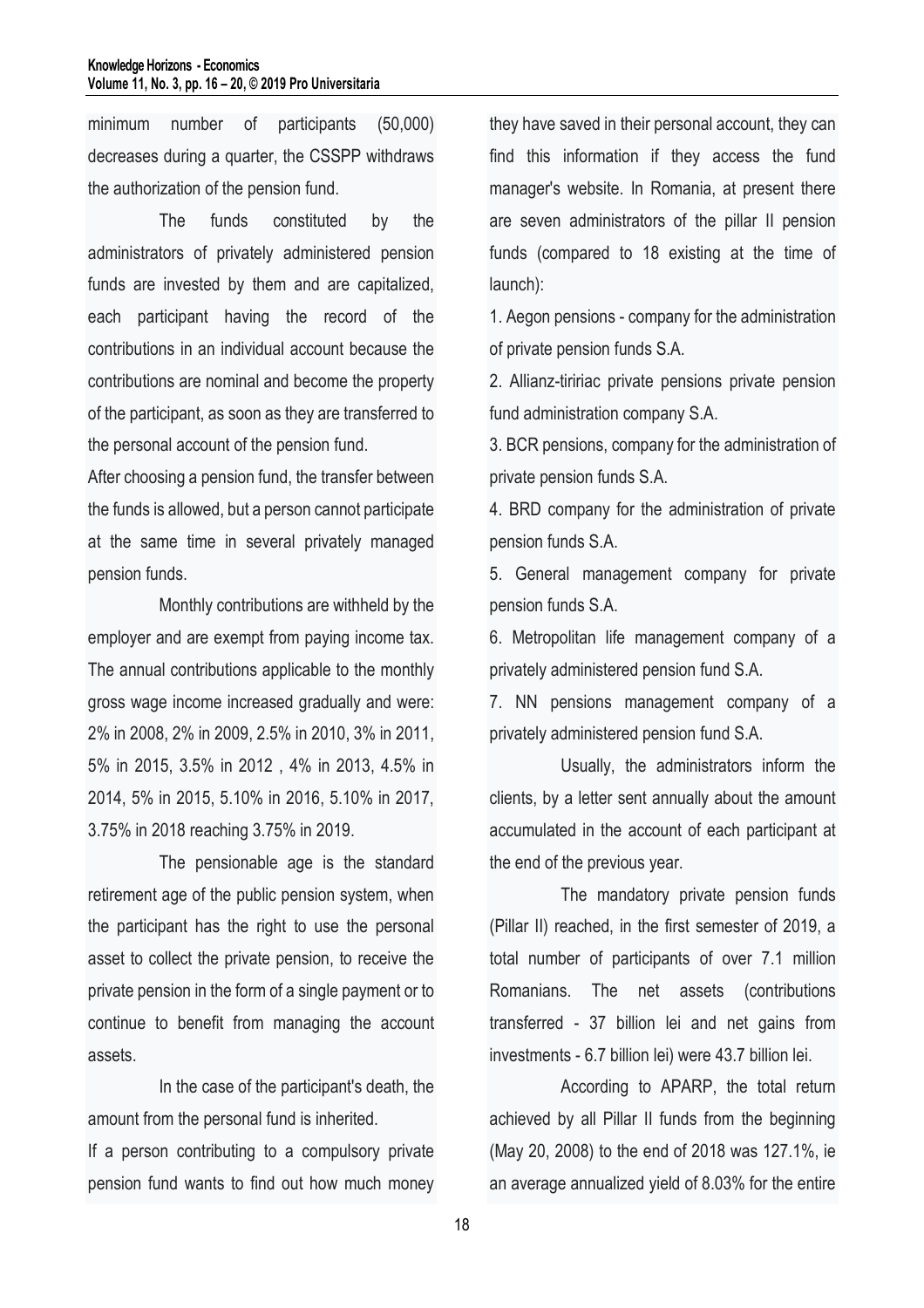operating period of Pillar II. This indicator is well above the total inflation rate for the period analyzed (36.3%), respectively the average annualized inflation rate for exactly the same period (2.95%).

Fund managers invest the contributions of individuals in different portfolios based on:

- Government securities, over 60%
- Shares listed, with 18% -20% percentage,
- Bank accounts with a percentage of 4% -6%. Smaller weights are allocated to:
- Municipal bonds
- Supranational bonds
- Mutual funds
- Derivative instruments
- Alternative tools.

The Association for privately administered pensions in Romania (A.P.A.P.R.) publishes the situation of privately administered pensions. The following graph shows their evolution in the last three years according to the number of participants in the compulsory private pension funds. The data presented in the following graphs are for December of each year from 2016-2018.





According to the chart above, a gradual increase in the number of participants in the compulsory private pension funds can be observed every year. Thus, as of December 31, 2016, the number of participants in the Second Pillar of pensions was 6,798,439, reaching the number of 7,250,299 participants at the end of 2018. Comparing the values for the two years, we can see an increase of 451,860 participants at the level of 2018 compared to 2016. It is also observed that the number of participants in the Second Pillar of

pensions in 2017 (7,042,179) increased by 3, 5% compared to 2016.

#### **3. CONCLUSIONS**

The diversification of the pension system is based on the reduction of the population of Romania generated by the decrease of the birth rate and the increase of the number of emigrants. Also, at the same time, there was an increase in the number of retirees and an increase in the